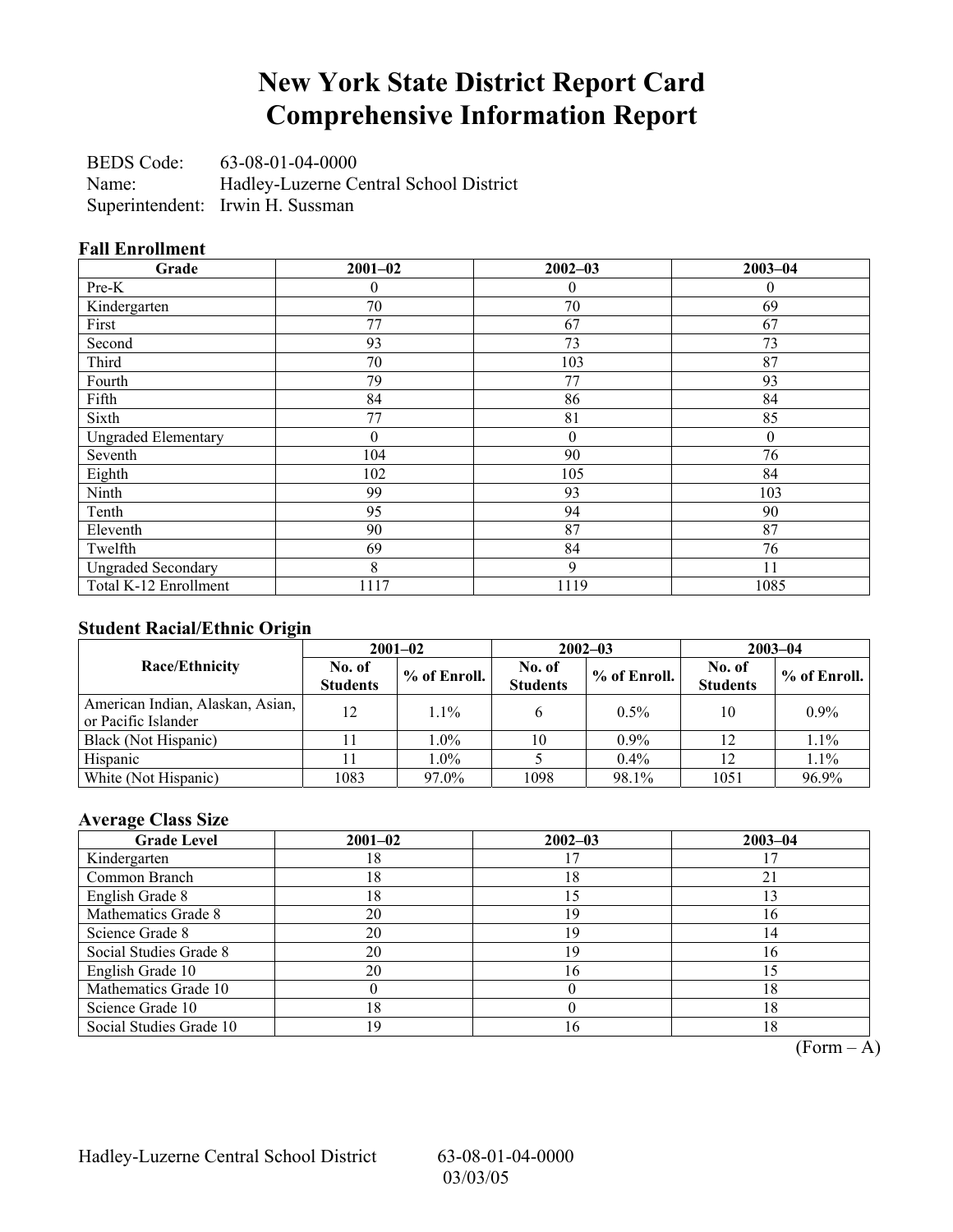### **District Need to Resource Capacity Category**

| <b>N/RC Category</b> | <b>Description</b>                                                                                 |
|----------------------|----------------------------------------------------------------------------------------------------|
|                      | This is a school district with average student needs in relation to<br>district resource capacity. |

### **Similar School Group and Description**

| <b>Similar School Group</b> | <b>Description</b> |
|-----------------------------|--------------------|
| NA                          | <b>NA</b>          |

All schools within the same N/RC category are divided into three similar school groups defined by the percentage of students in the school who are eligible for the free-lunch program and/or who are limited English proficient (also known as English language learners).

#### **Student Demographics Used To Determine Similar Schools Group**

| $\epsilon$                        | $2001 - 02$ |         |       | $2002 - 03$ |        | $2003 - 04$ |  |
|-----------------------------------|-------------|---------|-------|-------------|--------|-------------|--|
|                                   | Count       | Percent | Count | Percent     | Count. | Percent     |  |
| <b>Limited English Proficient</b> |             | $0.2\%$ |       | $0.2\%$     |        | $0.0\%$     |  |
| <b>Eligible for Free Lunch</b>    | 238         | 21.3%   | 273   | 24.4%       | 315    | 29.0%       |  |

### **Attendance and Suspension**

|                               | $2000 - 01$     |         |                 | $2001 - 02$ |                 | $2002 - 03$ |  |
|-------------------------------|-----------------|---------|-----------------|-------------|-----------------|-------------|--|
|                               | No. of          | $%$ of  | No. of          | $%$ of      | No. of          | $%$ of      |  |
|                               | <b>Students</b> | Enroll. | <b>Students</b> | Enroll.     | <b>Students</b> | Enroll.     |  |
| <b>Annual Attendance Rate</b> |                 | 94.2%   |                 | 94.3%       |                 | 94.3%       |  |
| <b>Student Suspensions</b>    | 23              | $2.0\%$ | 19              | $.7\%$      | 19              | $.7\%$      |  |

## **Student Socioeconomic and Stability Indicators**

#### **(Percent of Enrollment)**

|                          | $2001 - 02$ | $2002 - 03$ | $2003 - 04$ |
|--------------------------|-------------|-------------|-------------|
| <b>Reduced Lunch</b>     | $7.3\%$     | $7.3\%$     | $10.4\%$    |
| <b>Public Assistance</b> | NA          | NA          | NA          |
| <b>Student Stability</b> | NΑ          | NA          | NA.         |

| <b>Staff Counts</b>                   |             |  |  |  |  |
|---------------------------------------|-------------|--|--|--|--|
| Staff                                 | $2003 - 04$ |  |  |  |  |
| <b>Total Teachers</b>                 | 97          |  |  |  |  |
| <b>Total Other Professional Staff</b> | 13          |  |  |  |  |
| <b>Total Paraprofessionals</b>        | 26          |  |  |  |  |
| Teaching Out of Certification*        |             |  |  |  |  |

\*Teaching out of certification more than on an incidental basis.

 $(Form - B)$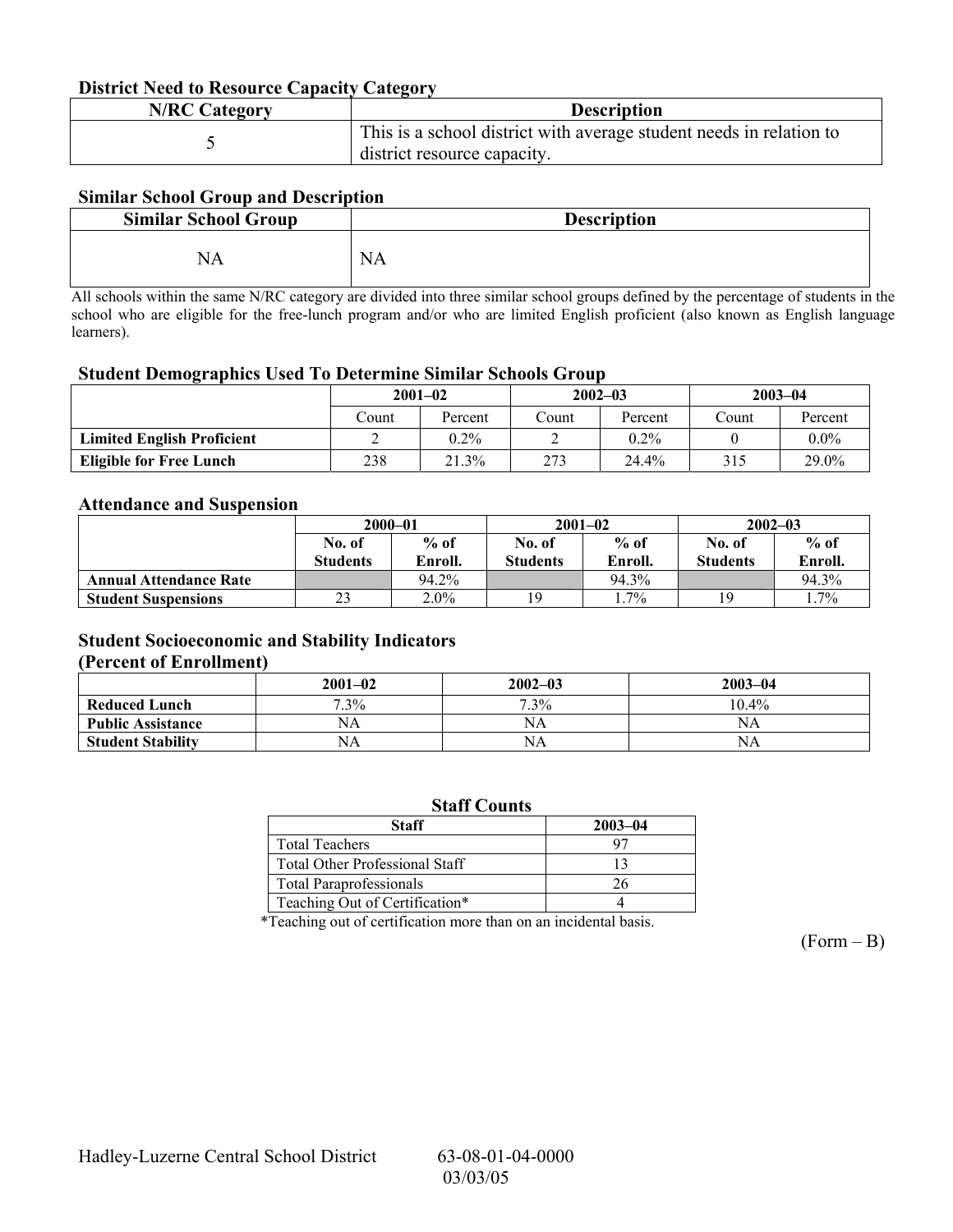# **High School Graduates and Noncompleters**

| mgn benoor Grauuates Larming regents Diplomas |                       |                                   |                                                     |                       |                                   |                                                    |                |                                   |                                                    |  |
|-----------------------------------------------|-----------------------|-----------------------------------|-----------------------------------------------------|-----------------------|-----------------------------------|----------------------------------------------------|----------------|-----------------------------------|----------------------------------------------------|--|
|                                               | $2001 - 02$           |                                   |                                                     |                       | $2002 - 03$                       |                                                    |                | $2003 - 04$                       |                                                    |  |
|                                               | <b>Total</b><br>Grads | <b>Regents</b><br><b>Diplomas</b> | $\frac{6}{10}$<br><b>Regents</b><br><b>Diplomas</b> | <b>Total</b><br>Grads | <b>Regents</b><br><b>Diplomas</b> | $\frac{0}{0}$<br><b>Regents</b><br><b>Diplomas</b> | Total<br>Grads | <b>Regents</b><br><b>Diplomas</b> | $\frac{6}{6}$<br><b>Regents</b><br><b>Diplomas</b> |  |
| General<br>Education                          | 54                    | 27                                | 50%                                                 | 66                    | 41                                | 62%                                                | 74             | 37                                | 50%                                                |  |
| Students with<br>Disabilities                 |                       | 0                                 | $0\%$                                               |                       |                                   | 20%                                                |                |                                   | $0\%$                                              |  |
| All Students                                  | 57                    | 27                                | 47%                                                 | 71                    | 42                                | 59%                                                | 75             | 37                                | 49%                                                |  |

## **High School Graduates Earning Regents Diplomas\***

\*Only students awarded local diplomas (including local diplomas with Regents endorsements) are counted as high school graduates. Because of a change in data collection procedures for the 2001–02 school year, diploma counts for that year do not include counts from August 2001. Data for the 2002–03 school year include August 2002 and January and June 2003 graduates; data for the 2003-04 school year include August 2003 and January and June 2004 graduates.

### **Distribution of 2003–04 Graduates (All Students)**

|               | To 4-vear<br>College | To 2-year<br>College | <b>To Other Post-</b><br>Secondary | To the Military | Emplovment | Other |
|---------------|----------------------|----------------------|------------------------------------|-----------------|------------|-------|
| <b>Number</b> |                      | $\sim$<br>ر_ ر_      |                                    |                 | nη<br>ZU   |       |
| Percent       | 21%                  | 44%                  | 7%                                 | $1\%$           | 27%        | $0\%$ |

### **Number of High School Completers with Disabilities in 2003–04**

| Graduates*<br>a) | <b>Regents</b><br><b>Diplomas</b><br>b) | <b>IEP Diplomas</b><br>or Certificates | All 2003-04<br><b>Completers</b><br>$(a+c)$ |
|------------------|-----------------------------------------|----------------------------------------|---------------------------------------------|
|                  |                                         |                                        |                                             |

\*Local Diplomas (including local diplomas with Regents endorsements)

### **High School Noncompletion Rates**

|                     |                            | $2001 - 02$     |         | $2002 - 03$     |         | $2003 - 04$     |         |
|---------------------|----------------------------|-----------------|---------|-----------------|---------|-----------------|---------|
|                     |                            | No. of          | $%$ of  | No. of          | $%$ of  | No. of          | $%$ of  |
|                     |                            | <b>Students</b> | Enroll. | <b>Students</b> | Enroll. | <b>Students</b> | Enroll. |
| General-            | Dropped Out                | 4               |         |                 |         |                 | $0.6\%$ |
| <b>Education</b>    | Entered GED Program*       |                 |         |                 |         | 12              | 3.9%    |
| <b>Students</b>     | <b>Total Noncompleters</b> | 4               |         |                 |         | 14              | $4.5\%$ |
| <b>Students</b>     | Dropped Out                |                 |         |                 |         |                 | 8.1%    |
| with                | Entered GED Program*       |                 |         |                 |         | 4               | $6.5\%$ |
| <b>Disabilities</b> | <b>Total Noncompleters</b> |                 |         |                 |         | Q               | 14.5%   |
| All                 | Dropped Out                |                 | $1.4\%$ |                 | $2.5\%$ |                 | $1.9\%$ |
| <b>Students</b>     | Entered GED Program*       |                 | $0.0\%$ |                 | $0.8\%$ | 16              | $4.3\%$ |
|                     | <b>Total Noncompleters</b> |                 | $1.4\%$ | 12              | 3.3%    | 23              | $6.2\%$ |

\*The number and percentage of students who left a program leading to a high school diploma and entered a program leading to a high school equivalency diploma.

 $(Form - C)$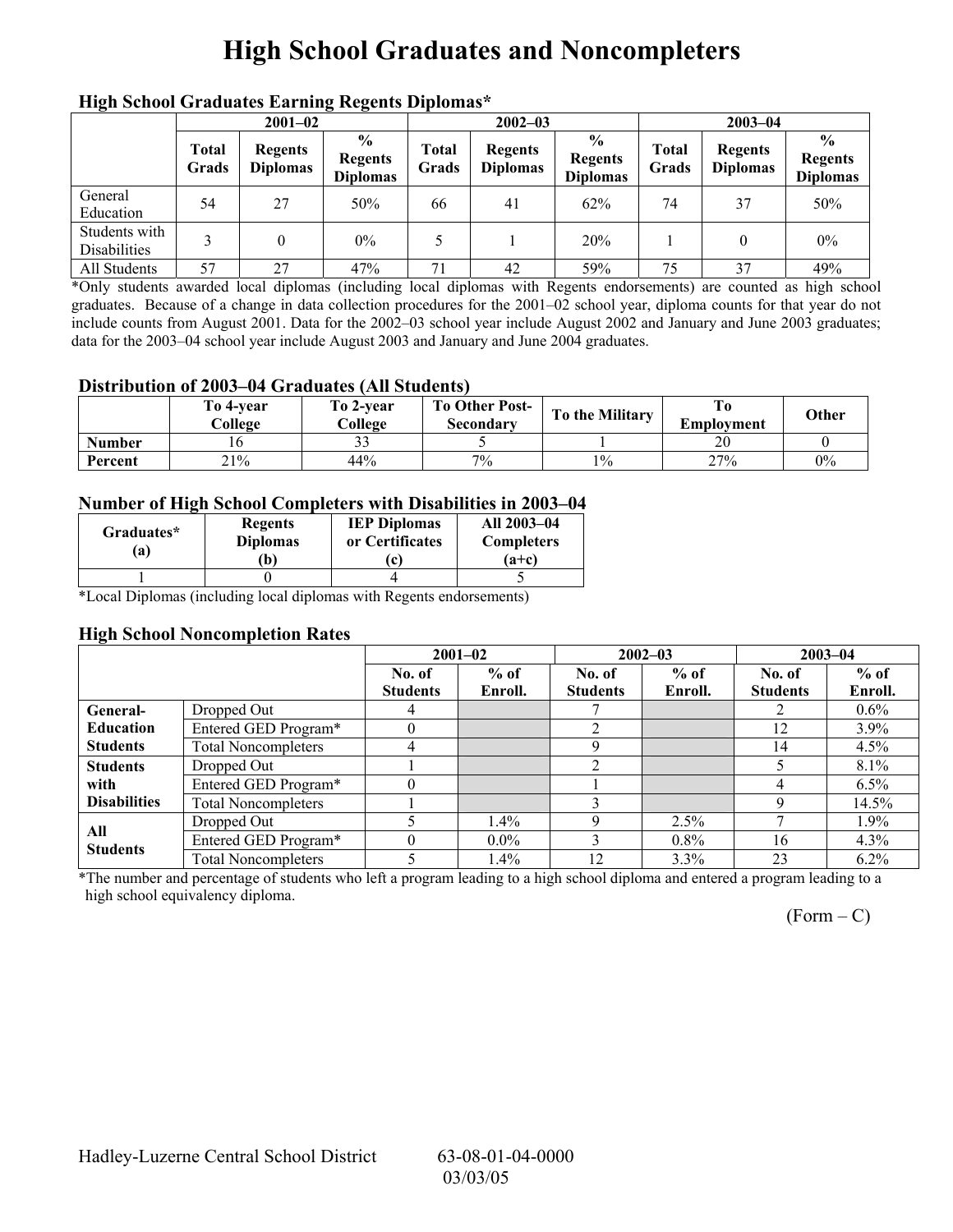# **Career Development and Occupational Studies (CDOS)**

## **Percentage of Students Documenting Self- and**  Career-Awareness Information and Career Exploration Activities, K-3

| <b>Grades</b> | $2001 - 02$ | $2002 - 03$ | $2003 - 04$           |
|---------------|-------------|-------------|-----------------------|
|               | 0%          | $0\%$       | $\gamma$ <sup>o</sup> |
|               | 9%          | $\Omega$ %  | $0\%$                 |

## **Students Developing a Career Plan, 4–12**

| <b>Grades</b> |                                      | $2001 - 02$ | $2002 - 03$ | $2003 - 04$ |
|---------------|--------------------------------------|-------------|-------------|-------------|
|               | Number of General-Education Students | $\theta$    | $\Omega$    | $\theta$    |
| $4 - 5$       | Number of Students with Disabilities | $\theta$    | $\Omega$    | $\theta$    |
|               | Number of All Students               | $\theta$    | $\Omega$    | $\theta$    |
|               | Percent of Enrollment                | $0\%$       | $0\%$       | $0\%$       |
|               | Number of General-Education Students | 167         | 167         | 128         |
| $6 - 8$       | Number of Students with Disabilities | 28          | 28          | 32          |
|               | Number of All Students               | 195         | 195         | 160         |
|               | Percent of Enrollment                | 68%         | 70%         | 64%         |
|               | Number of General-Education Students | 338         | 300         | $\Omega$    |
| $9 - 12$      | Number of Students with Disabilities | 15          | 58          | $\theta$    |
|               | Number of All Students               | 353         | 358         | $\theta$    |
|               | Percent of Enrollment                | 99%         | 98%         | $0\%$       |

## **Career and Technical Education (CTE) Programs**

| <b>CTE</b> Program                                |       | <b>This District</b> | <b>Statewide</b> |
|---------------------------------------------------|-------|----------------------|------------------|
|                                                   | Count | Percentage           | Average          |
| All CTE Programs                                  |       |                      |                  |
| Completed the CTE Program                         | 5     |                      |                  |
| <b>Completed and Passed Regents Exams</b>         | 5     | $100\%$              | 77%              |
| Completed and had Course Average of 75% or More   | 5     | $100\%$              | 81%              |
| Completed and Attained a HS Diploma or Equivalent |       | $100\%$              | 96%              |
| Completed and Whose Status is Known               | 5     |                      |                  |
| Completed and Were Successfully Placed            | 5     | $100\%$              | 96%              |
| Nontraditional Programs                           |       |                      |                  |
| Underrepresented Gender Members Enrolled          |       |                      | 30%              |
| Underrepresented Gender Members Who Completed     |       |                      | 19%              |

**Enrollment data are for the 2003-2004 school year; completer data are as of June 2003.** 

**Note: Blank cells indicate that either the district did not have a CTE program or did not report data. This data is reported only at the district level.** 

 $(Form - D)$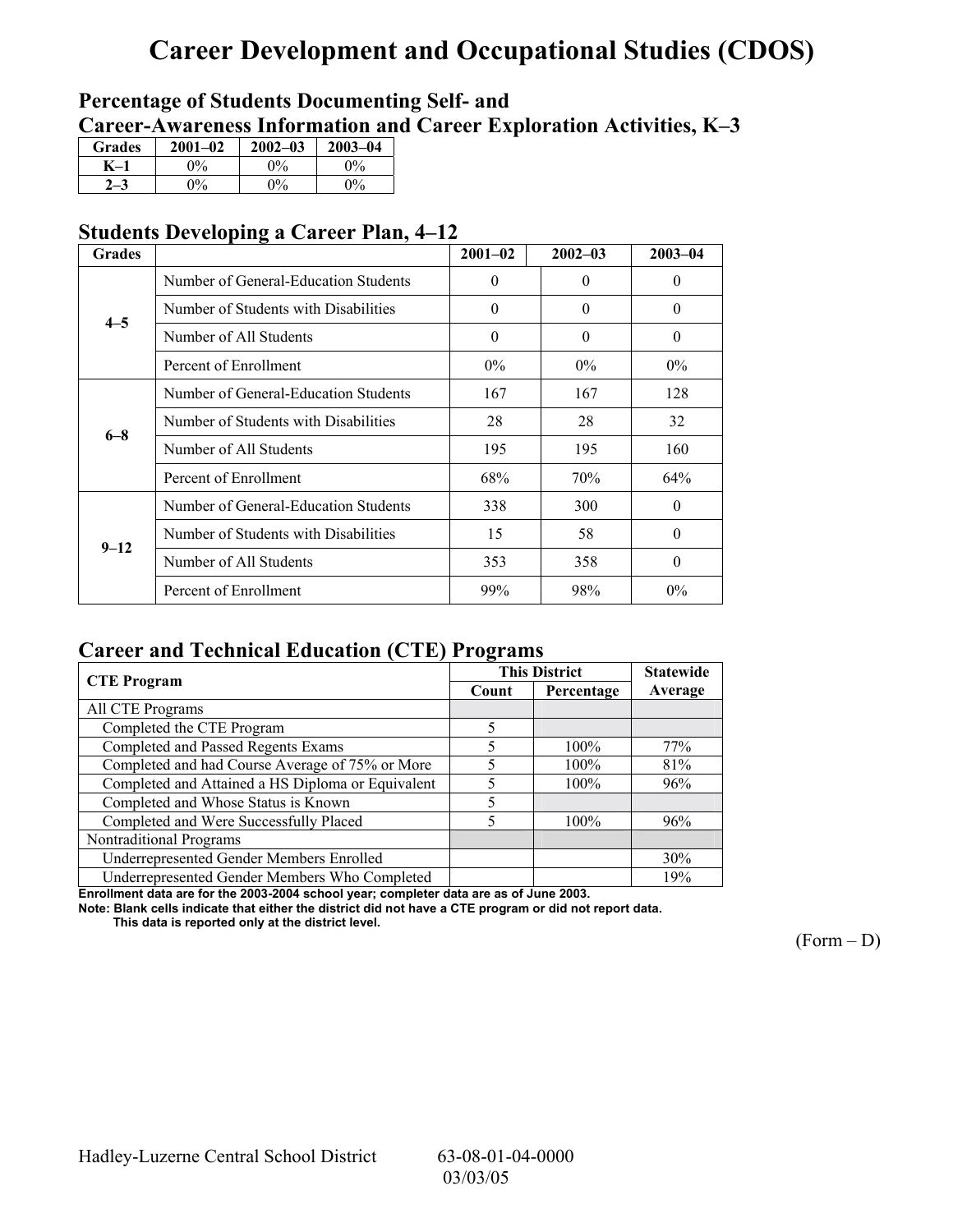# **Second Language Proficiency Examinations**

## **General-Education Students**

| <b>Test</b> | $2001 - 02$       |           |                   | $2002 - 03$ | $2003 - 04$       |           |  |
|-------------|-------------------|-----------|-------------------|-------------|-------------------|-----------|--|
|             | <b>No. Tested</b> | % Passing | <b>No. Tested</b> | % Passing   | <b>No. Tested</b> | % Passing |  |
| French      |                   | 95%       | 34                | 88%         |                   | 95%       |  |
| German      |                   | $0\%$     |                   | $0\%$       |                   | $0\%$     |  |
| Italian     |                   | $0\%$     |                   | $0\%$       |                   | $0\%$     |  |
| Latin       |                   | $0\%$     |                   | $0\%$       |                   | $0\%$     |  |
| Spanish     | 40                | 90%       | $\gamma$          | 86%         |                   | 53%       |  |

### **Students with Disabilities**

| <b>Test</b> | $2001 - 02$       |           |                   | $2002 - 03$ | $2003 - 04$       |           |  |
|-------------|-------------------|-----------|-------------------|-------------|-------------------|-----------|--|
|             | <b>No. Tested</b> | % Passing | <b>No. Tested</b> | % Passing   | <b>No. Tested</b> | % Passing |  |
| French      |                   |           |                   |             |                   |           |  |
| German      |                   | $0\%$     |                   | $0\%$       |                   | $0\%$     |  |
| Italian     |                   | $0\%$     |                   | 0%          |                   | $0\%$     |  |
| Latin       |                   | $0\%$     |                   | 0%          |                   | $0\%$     |  |
| Spanish     |                   |           |                   |             |                   | $0\%$     |  |

# **Regents Competency Tests**

## **General-Education Students**

| <b>Test</b>       | $2001 - 02$       |           |                   | $2002 - 03$ | $2003 - 04$       |           |  |
|-------------------|-------------------|-----------|-------------------|-------------|-------------------|-----------|--|
|                   | <b>No. Tested</b> | % Passing | <b>No. Tested</b> | % Passing   | <b>No. Tested</b> | % Passing |  |
| Mathematics       |                   | $0\%$     |                   | $0\%$       |                   | $0\%$     |  |
| Science           |                   | $0\%$     |                   | 0%          |                   | $0\%$     |  |
| Reading           |                   | $0\%$     |                   | $0\%$       |                   | $0\%$     |  |
| Writing           |                   | $0\%$     |                   | 0%          |                   |           |  |
| Global Studies    |                   | $0\%$     |                   | 0%          |                   | $0\%$     |  |
| U.S. Hist & Gov't |                   | $0\%$     |                   | 0%          |                   |           |  |

### **Students with Disabilities**

| <b>Test</b>       | $2001 - 02$       |           |            | $2002 - 03$ | $2003 - 04$       |           |  |
|-------------------|-------------------|-----------|------------|-------------|-------------------|-----------|--|
|                   | <b>No. Tested</b> | % Passing | No. Tested | % Passing   | <b>No. Tested</b> | % Passing |  |
| Mathematics       |                   |           |            | $0\%$       |                   | $0\%$     |  |
| Science           |                   |           |            |             |                   |           |  |
| Reading           |                   |           |            |             |                   | $0\%$     |  |
| Writing           |                   |           |            | 0%          |                   | $0\%$     |  |
| Global Studies    |                   |           |            | $0\%$       |                   |           |  |
| U.S. Hist & Gov't |                   | $0\%$     |            | 0%          |                   |           |  |

 $(Form - E)$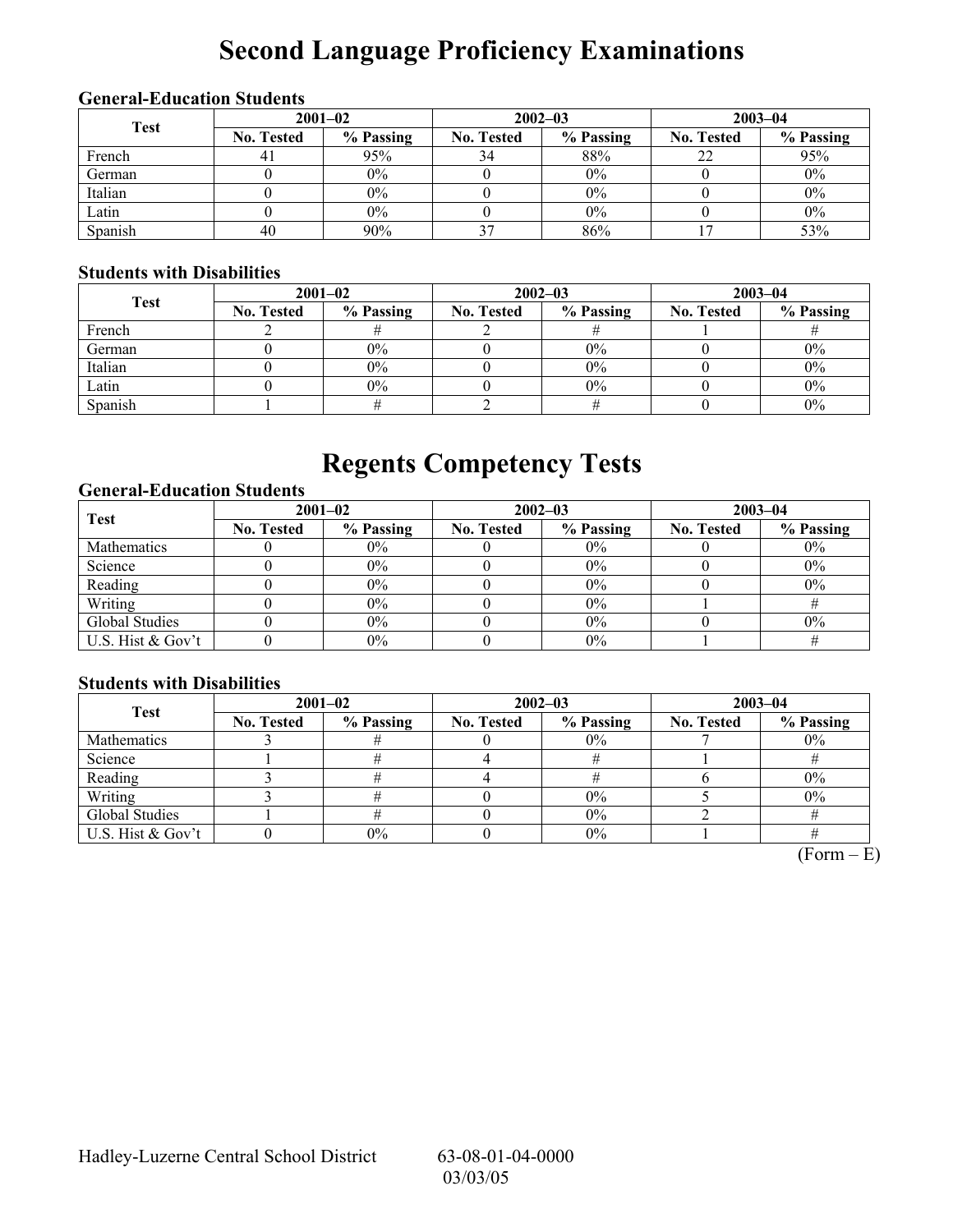|                                     | <b>All Students</b> |                                     |                 | <b>Students with Disabilities</b> |                  |                  |
|-------------------------------------|---------------------|-------------------------------------|-----------------|-----------------------------------|------------------|------------------|
|                                     | $2001 - 02$         | $2002 - 03$                         | $2003 - 04$     | $2001 - 02$                       | $2002 - 03$      | $2003 - 04$      |
|                                     |                     | <b>Comprehensive English</b>        |                 |                                   |                  |                  |
| Number Tested                       | 79                  | 72                                  | 92              | $\overline{4}$                    | 6                | 17               |
| Number Scoring 55-100               | 75                  | 65                                  | 79              | #                                 | $\overline{4}$   | $\boldsymbol{7}$ |
| Number Scoring 65-100               | 73                  | 56                                  | 70              | $\#$                              | $\overline{2}$   | 5                |
| Number Scoring 85-100               | $\overline{42}$     | 31                                  | $\overline{19}$ | $\#$                              | $\overline{0}$   | $\overline{0}$   |
| Percentage of Tested Scoring 55-100 | 95%                 | 90%                                 | 86%             | #                                 | 67%              | 41%              |
| Percentage of Tested Scoring 65-100 | 92%                 | 78%                                 | 76%             | #                                 | 33%              | 29%              |
| Percentage of Tested Scoring 85-100 | 53%                 | 43%                                 | 21%             | $\overline{\#}$                   | $0\%$            | $0\%$            |
|                                     |                     | <b>Mathematics A</b>                |                 |                                   |                  |                  |
| Number Tested                       | 8                   | 61                                  | 144             | $\mathbf{1}$                      | $\mathfrak{Z}$   | 20               |
| Number Scoring 55-100               | $\overline{7}$      | 57                                  | 139             | $\#$                              | $\#$             | 15               |
| Number Scoring 65-100               | $\overline{4}$      | 50                                  | 126             | $\overline{\#}$                   | $\#$             | 14               |
| Number Scoring 85-100               | $\overline{0}$      | $\overline{27}$                     | $\overline{27}$ | $\#$                              | $\#$             | $\overline{2}$   |
| Percentage of Tested Scoring 55-100 | 88%                 | 93%                                 | 97%             | $\#$                              | $\#$             | 75%              |
| Percentage of Tested Scoring 65-100 | 50%                 | 82%                                 | 88%             | $\overline{\#}$                   | $\overline{\#}$  | 70%              |
| Percentage of Tested Scoring 85-100 | $0\%$               | 44%                                 | 19%             | $\#$                              | $\overline{\#}$  | 10%              |
|                                     |                     | <b>Mathematics B</b>                |                 |                                   |                  |                  |
| Number Tested                       | $\boldsymbol{0}$    | $\boldsymbol{0}$                    | 29              | $\boldsymbol{0}$                  | $\boldsymbol{0}$ | $\boldsymbol{0}$ |
| Number Scoring 55-100               | $\boldsymbol{0}$    | $\mathbf{0}$                        | 28              | $\boldsymbol{0}$                  | $\boldsymbol{0}$ | $\overline{0}$   |
| Number Scoring 65-100               | $\boldsymbol{0}$    | $\boldsymbol{0}$                    | 26              | $\boldsymbol{0}$                  | $\boldsymbol{0}$ | $\boldsymbol{0}$ |
| Number Scoring 85-100               | $\mathbf{0}$        | $\boldsymbol{0}$                    | $\overline{5}$  | $\overline{0}$                    | $\overline{0}$   | $\overline{0}$   |
| Percentage of Tested Scoring 55-100 | $\overline{0\%}$    | $\overline{0\%}$                    | 97%             | $\overline{0\%}$                  | $\overline{0\%}$ | $0\%$            |
| Percentage of Tested Scoring 65-100 | $0\%$               | $0\%$                               | 90%             | 0%                                | $0\%$            | $0\%$            |
| Percentage of Tested Scoring 85-100 | $0\%$               | 0%                                  | 17%             | $0\%$                             | $0\%$            | $0\%$            |
|                                     |                     | <b>Global History and Geography</b> |                 |                                   |                  |                  |
| Number Tested                       | 83                  | 92                                  | 94              | 6                                 | 21               | $\,8\,$          |
| Number Scoring 55-100               | 82                  | 80                                  | 77              | 6                                 | 12               | $\overline{6}$   |
| Number Scoring 65-100               | $\overline{73}$     | 70                                  | $\overline{52}$ | 5                                 | 10               | $\overline{4}$   |
| Number Scoring 85-100               | 14                  | $\overline{24}$                     | $\overline{9}$  | $\overline{0}$                    | $\overline{4}$   | $\overline{0}$   |
| Percentage of Tested Scoring 55-100 | 99%                 | 87%                                 | 82%             | 100%                              | 57%              | 75%              |
| Percentage of Tested Scoring 65-100 | 88%                 | 76%                                 | 55%             | 83%                               | 48%              | 50%              |
| Percentage of Tested Scoring 85-100 | 17%                 | 26%                                 | 10%             | $0\%$                             | 19%              | $0\%$            |
|                                     |                     | <b>U.S. History and Government</b>  |                 |                                   |                  |                  |
| Number Tested                       | 76                  | 79                                  | 73              | $\overline{4}$                    | 6                | $\mathbf{9}$     |
| Number Scoring 55-100               | 75                  | 78                                  | 71              | $\#$                              | 6                | $\overline{8}$   |
| Number Scoring 65-100               | $\overline{66}$     | 74                                  | $\overline{64}$ | $\overline{\#}$                   | $\overline{6}$   | $\overline{6}$   |
| Number Scoring 85-100               | $\overline{26}$     | 44                                  | 38              | $\#$                              | $\overline{2}$   | $\overline{5}$   |
| Percentage of Tested Scoring 55-100 | $\frac{1}{99\%}$    | 99%                                 | 97%             | #                                 | 100%             | 89%              |
| Percentage of Tested Scoring 65-100 | 87%                 | 94%                                 | 88%             | #                                 | 100%             | 67%              |
| Percentage of Tested Scoring 85-100 | 34%                 | 56%                                 | 52%             | #                                 | 33%              | 56%              |

 $\overline{(Form - F)}$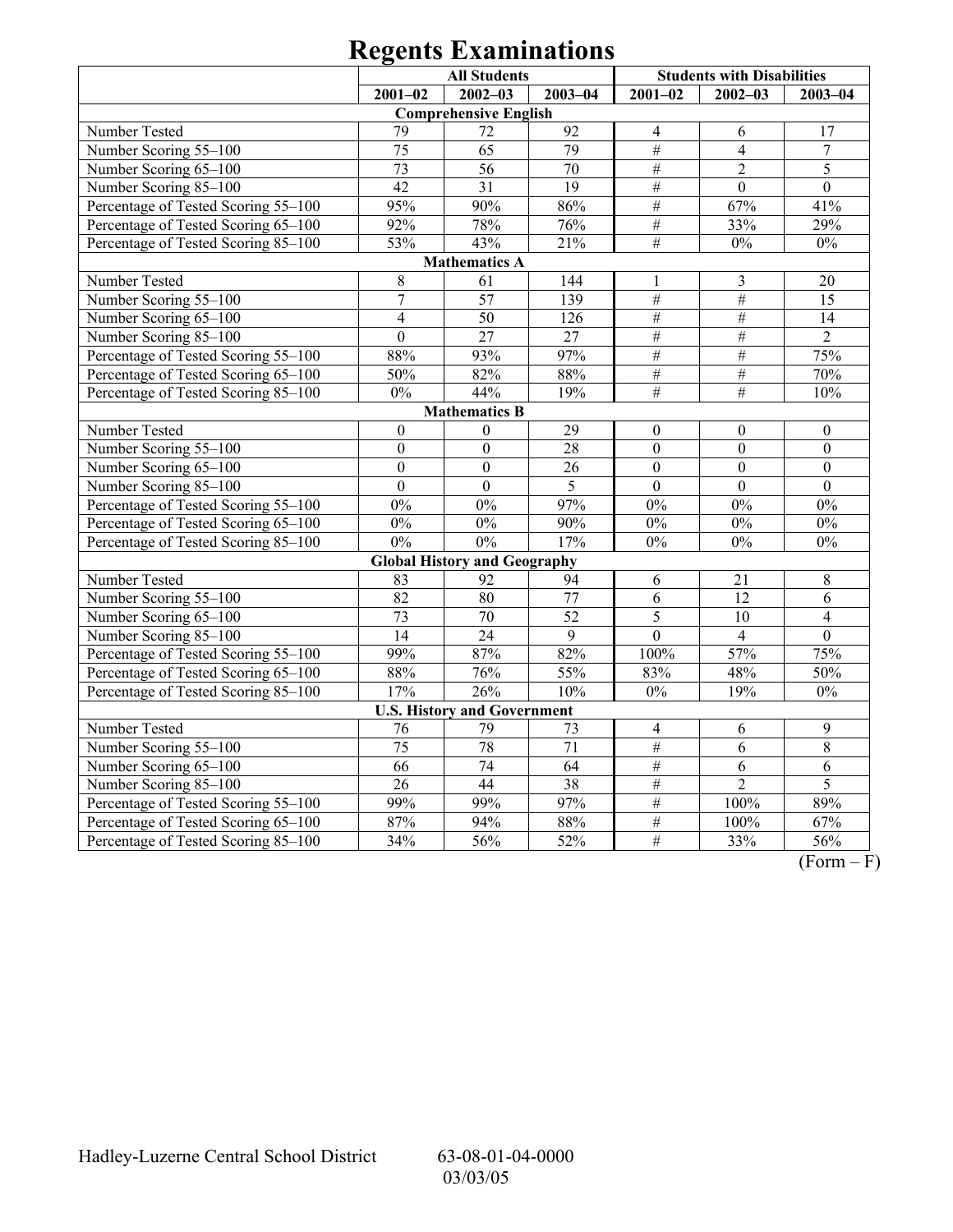| 0                                   |             |                                       |              |                 |                                   |                  |  |  |
|-------------------------------------|-------------|---------------------------------------|--------------|-----------------|-----------------------------------|------------------|--|--|
|                                     |             | <b>All Students</b>                   |              |                 | <b>Students with Disabilities</b> |                  |  |  |
|                                     | $2001 - 02$ | $2002 - 03$                           | $2003 - 04$  | $2001 - 02$     | $2002 - 03$                       | $2003 - 04$      |  |  |
|                                     |             | <b>Living Environment</b>             |              |                 |                                   |                  |  |  |
| Number Tested                       | 79          | 90                                    | 79           | 7               | 23                                | 5                |  |  |
| Number Scoring 55-100               | 78          | 83                                    | 78           | 6               | 17                                | $\overline{5}$   |  |  |
| Number Scoring 65-100               | 78          | 79                                    | 72           | 6               | 14                                | $\overline{4}$   |  |  |
| Number Scoring 85-100               | 23          | 32                                    | 15           |                 | $\overline{2}$                    | $\overline{0}$   |  |  |
| Percentage of Tested Scoring 55-100 | 99%         | 92%                                   | 99%          | 86%             | 74%                               | 100%             |  |  |
| Percentage of Tested Scoring 65-100 | 99%         | 88%                                   | 91%          | 86%             | 61%                               | 80%              |  |  |
| Percentage of Tested Scoring 85-100 | 29%         | 36%                                   | 19%          | 14%             | 9%                                | $0\%$            |  |  |
|                                     |             | <b>Physical Setting/Earth Science</b> |              |                 |                                   |                  |  |  |
| Number Tested                       | 64          | 56                                    | 59           | $\overline{2}$  | 3                                 | 4                |  |  |
| Number Scoring 55-100               | 64          | 53                                    | 52           | $\#$            | $\#$                              | $\#$             |  |  |
| Number Scoring 65-100               | 62          | 46                                    | 41           | $\#$            | $\overline{\#}$                   | $\overline{\#}$  |  |  |
| Number Scoring 85-100               | 34          | 11                                    | 12           | $\#$            | $\overline{\#}$                   | $\#$             |  |  |
| Percentage of Tested Scoring 55-100 | 100%        | 95%                                   | 88%          | $\#$            | $\#$                              | $\#$             |  |  |
| Percentage of Tested Scoring 65-100 | 97%         | 82%                                   | 69%          | $\#$            | $\#$                              | #                |  |  |
| Percentage of Tested Scoring 85-100 | 53%         | 20%                                   | 20%          | #               | #                                 | $\#$             |  |  |
|                                     |             | <b>Physical Setting/Chemistry</b>     |              |                 |                                   |                  |  |  |
| Number Tested                       | 32          | 38                                    | 44           | $\overline{2}$  | $\boldsymbol{0}$                  | $\overline{2}$   |  |  |
| Number Scoring 55-100               | 32          | 36                                    | 44           | $\#$            | $\mathbf{0}$                      | $\#$             |  |  |
| Number Scoring 65-100               | 32          | 33                                    | 43           | #               | $\theta$                          | $\#$             |  |  |
| Number Scoring 85-100               | 12          | 6                                     | 9            | $\overline{\#}$ | $\mathbf{0}$                      | $\overline{\#}$  |  |  |
| Percentage of Tested Scoring 55-100 | 100%        | 95%                                   | 100%         | $\#$            | $0\%$                             | $\overline{+}$   |  |  |
| Percentage of Tested Scoring 65-100 | 100%        | 87%                                   | 98%          | $\#$            | $0\%$                             | $\overline{\#}$  |  |  |
| Percentage of Tested Scoring 85-100 | 38%         | 16%                                   | 20%          | $\overline{\#}$ | $0\%$                             | $\overline{\#}$  |  |  |
|                                     |             | <b>Physical Setting/Physics</b>       |              |                 |                                   |                  |  |  |
| Number Tested                       |             |                                       | 21           |                 |                                   | $\boldsymbol{0}$ |  |  |
| Number Scoring 55-100               |             |                                       | 18           |                 |                                   | $\boldsymbol{0}$ |  |  |
| Number Scoring 65-100               |             |                                       | 16           |                 |                                   | $\overline{0}$   |  |  |
| Number Scoring 85-100               |             |                                       | $\mathbf{1}$ |                 |                                   | $\theta$         |  |  |
| Percentage of Tested Scoring 55-100 |             |                                       | 86%          |                 |                                   | $0\%$            |  |  |
| Percentage of Tested Scoring 65-100 |             |                                       | 76%          |                 |                                   | 0%               |  |  |
| Percentage of Tested Scoring 85-100 |             |                                       | 5%           |                 |                                   | $0\%$            |  |  |

\* Physical Setting/Physics results for 2001–02 and 2002–03 are not included in the report card because the Department issued new conversion charts for assessments administered in those years.

 $(Form - G)$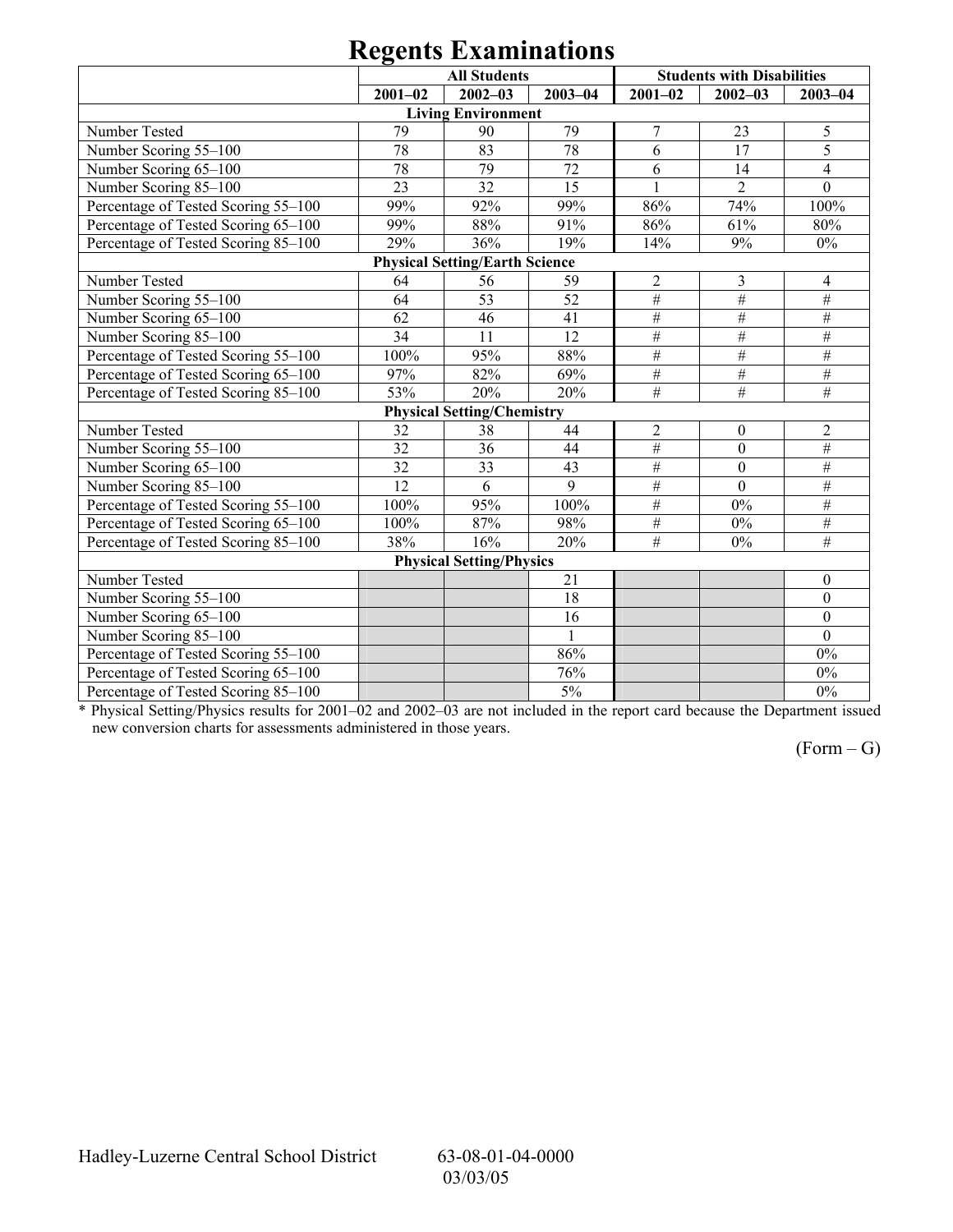|                                     | <b>All Students</b> |                              |                  | <b>Students with Disabilities</b> |                  |                  |
|-------------------------------------|---------------------|------------------------------|------------------|-----------------------------------|------------------|------------------|
|                                     | $2001 - 02$         | $2002 - 03$                  | $2003 - 04$      | $2001 - 02$                       | $2002 - 03$      | $2003 - 04$      |
|                                     |                     | <b>Comprehensive French</b>  |                  |                                   |                  |                  |
| Number Tested                       | 19                  | 42                           | $\boldsymbol{0}$ | $\boldsymbol{0}$                  | $\boldsymbol{0}$ | $\boldsymbol{0}$ |
| Number Scoring 55-100               | 19                  | 42                           | $\boldsymbol{0}$ | $\boldsymbol{0}$                  | $\boldsymbol{0}$ | $\boldsymbol{0}$ |
| Number Scoring 65-100               | 19                  | 42                           | $\boldsymbol{0}$ | $\boldsymbol{0}$                  | $\boldsymbol{0}$ | $\boldsymbol{0}$ |
| Number Scoring 85-100               | $\overline{4}$      | 30                           | $\boldsymbol{0}$ | $\boldsymbol{0}$                  | $\boldsymbol{0}$ | $\boldsymbol{0}$ |
| Percentage of Tested Scoring 55-100 | 100%                | 100%                         | $0\%$            | $0\%$                             | $0\%$            | $0\%$            |
| Percentage of Tested Scoring 65-100 | 100%                | 100%                         | $0\%$            | $0\%$                             | $0\%$            | $0\%$            |
| Percentage of Tested Scoring 85-100 | 21%                 | 71%                          | $0\%$            | $0\%$                             | $0\%$            | $0\%$            |
|                                     |                     | <b>Comprehensive Italian</b> |                  |                                   |                  |                  |
| Number Tested                       | $\theta$            | $\boldsymbol{0}$             | $\boldsymbol{0}$ | $\boldsymbol{0}$                  | $\boldsymbol{0}$ | $\boldsymbol{0}$ |
| Number Scoring 55-100               | $\boldsymbol{0}$    | $\boldsymbol{0}$             | $\boldsymbol{0}$ | $\boldsymbol{0}$                  | $\boldsymbol{0}$ | $\boldsymbol{0}$ |
| Number Scoring 65-100               | $\boldsymbol{0}$    | $\boldsymbol{0}$             | $\boldsymbol{0}$ | $\boldsymbol{0}$                  | $\boldsymbol{0}$ | $\boldsymbol{0}$ |
| Number Scoring 85-100               | $\boldsymbol{0}$    | $\boldsymbol{0}$             | $\boldsymbol{0}$ | $\boldsymbol{0}$                  | $\mathbf{0}$     | $\boldsymbol{0}$ |
| Percentage of Tested Scoring 55-100 | $0\%$               | $0\%$                        | $0\%$            | $0\%$                             | $0\%$            | $0\%$            |
| Percentage of Tested Scoring 65-100 | $0\%$               | $0\%$                        | $0\%$            | $0\%$                             | $0\%$            | $0\%$            |
| Percentage of Tested Scoring 85-100 | $0\%$               | $0\%$                        | $0\%$            | $0\%$                             | $0\%$            | $0\%$            |
|                                     |                     | <b>Comprehensive German</b>  |                  |                                   |                  |                  |
| Number Tested                       | $\mathbf{0}$        | $\boldsymbol{0}$             | $\boldsymbol{0}$ | $\boldsymbol{0}$                  | $\boldsymbol{0}$ | $\boldsymbol{0}$ |
| Number Scoring 55-100               | $\boldsymbol{0}$    | $\boldsymbol{0}$             | $\boldsymbol{0}$ | $\boldsymbol{0}$                  | $\boldsymbol{0}$ | $\boldsymbol{0}$ |
| Number Scoring 65-100               | $\mathbf{0}$        | $\boldsymbol{0}$             | $\boldsymbol{0}$ | $\boldsymbol{0}$                  | $\boldsymbol{0}$ | $\boldsymbol{0}$ |
| Number Scoring 85-100               | $\boldsymbol{0}$    | $\boldsymbol{0}$             | $\boldsymbol{0}$ | $\boldsymbol{0}$                  | $\mathbf{0}$     | $\mathbf{0}$     |
| Percentage of Tested Scoring 55-100 | $0\%$               | $0\%$                        | $0\%$            | $0\%$                             | $0\%$            | $0\%$            |
| Percentage of Tested Scoring 65-100 | $0\%$               | $0\%$                        | $0\%$            | $0\%$                             | $0\%$            | $0\%$            |
| Percentage of Tested Scoring 85-100 | $0\%$               | $0\%$                        | $0\%$            | $0\%$                             | $0\%$            | $0\%$            |
|                                     |                     | <b>Comprehensive Hebrew</b>  |                  |                                   |                  |                  |
| Number Tested                       | $\boldsymbol{0}$    | $\boldsymbol{0}$             | $\boldsymbol{0}$ | $\boldsymbol{0}$                  | $\boldsymbol{0}$ | $\boldsymbol{0}$ |
| Number Scoring 55-100               | $\boldsymbol{0}$    | $\boldsymbol{0}$             | $\boldsymbol{0}$ | $\boldsymbol{0}$                  | $\boldsymbol{0}$ | $\boldsymbol{0}$ |
| Number Scoring 65-100               | $\boldsymbol{0}$    | $\boldsymbol{0}$             | $\boldsymbol{0}$ | $\boldsymbol{0}$                  | $\boldsymbol{0}$ | $\boldsymbol{0}$ |
| Number Scoring 85-100               | $\overline{0}$      | $\mathbf{0}$                 | $\overline{0}$   | $\mathbf{0}$                      | $\mathbf{0}$     | $\mathbf{0}$     |
| Percentage of Tested Scoring 55-100 | $0\%$               | $0\%$                        | $0\%$            | $0\%$                             | $0\%$            | $0\%$            |
| Percentage of Tested Scoring 65-100 | $0\%$               | $0\%$                        | $0\%$            | $0\%$                             | $0\%$            | $0\%$            |
| Percentage of Tested Scoring 85-100 | $0\%$               | $0\%$                        | $0\%$            | $0\%$                             | $0\%$            | $0\%$            |
|                                     |                     | <b>Comprehensive Spanish</b> |                  |                                   |                  |                  |
| Number Tested                       | 18                  | 32                           | $\boldsymbol{0}$ | $\boldsymbol{0}$                  | $\boldsymbol{0}$ | $\boldsymbol{0}$ |
| Number Scoring 55-100               | 18                  | $\overline{32}$              | $\boldsymbol{0}$ | $\boldsymbol{0}$                  | $\boldsymbol{0}$ | $\boldsymbol{0}$ |
| Number Scoring 65–100               | 18                  | 32                           | $\boldsymbol{0}$ | $\boldsymbol{0}$                  | $\boldsymbol{0}$ | $\boldsymbol{0}$ |
| Number Scoring 85-100               | 11                  | 20                           | $\overline{0}$   | $\mathbf{0}$                      | $\mathbf{0}$     | $\overline{0}$   |
| Percentage of Tested Scoring 55-100 | 100%                | 100%                         | $0\%$            | $0\%$                             | $0\%$            | $0\%$            |
| Percentage of Tested Scoring 65-100 | 100%                | 100%                         | $0\%$            | $0\%$                             | $0\%$            | $0\%$            |
| Percentage of Tested Scoring 85-100 | 61%                 | 62%                          | $0\%$            | $0\%$                             | $0\%$            | $0\%$            |
|                                     |                     | <b>Comprehensive Latin</b>   |                  |                                   |                  |                  |
| Number Tested                       | $\overline{0}$      | $\boldsymbol{0}$             | $\boldsymbol{0}$ | $\boldsymbol{0}$                  | $\boldsymbol{0}$ | $\boldsymbol{0}$ |
| Number Scoring 55-100               | $\boldsymbol{0}$    | $\boldsymbol{0}$             | $\boldsymbol{0}$ | $\boldsymbol{0}$                  | $\boldsymbol{0}$ | $\boldsymbol{0}$ |
| Number Scoring 65-100               | $\boldsymbol{0}$    | $\boldsymbol{0}$             | $\boldsymbol{0}$ | $\boldsymbol{0}$                  | $\boldsymbol{0}$ | $\boldsymbol{0}$ |
| Number Scoring 85-100               | $\boldsymbol{0}$    | $\boldsymbol{0}$             | $\boldsymbol{0}$ | $\boldsymbol{0}$                  | $\boldsymbol{0}$ | $\boldsymbol{0}$ |
| Percentage of Tested Scoring 55-100 | $0\%$               | $0\%$                        | $0\%$            | $0\%$                             | $0\%$            | $0\%$            |
| Percentage of Tested Scoring 65-100 | $0\%$               | $0\%$                        | $0\%$            | $0\%$                             | $0\%$            | $0\%$            |
| Percentage of Tested Scoring 85-100 | $0\%$               | $0\%$                        | $0\%$            | $0\%$                             | $0\%$            | $0\%$            |

 $(Form - H)$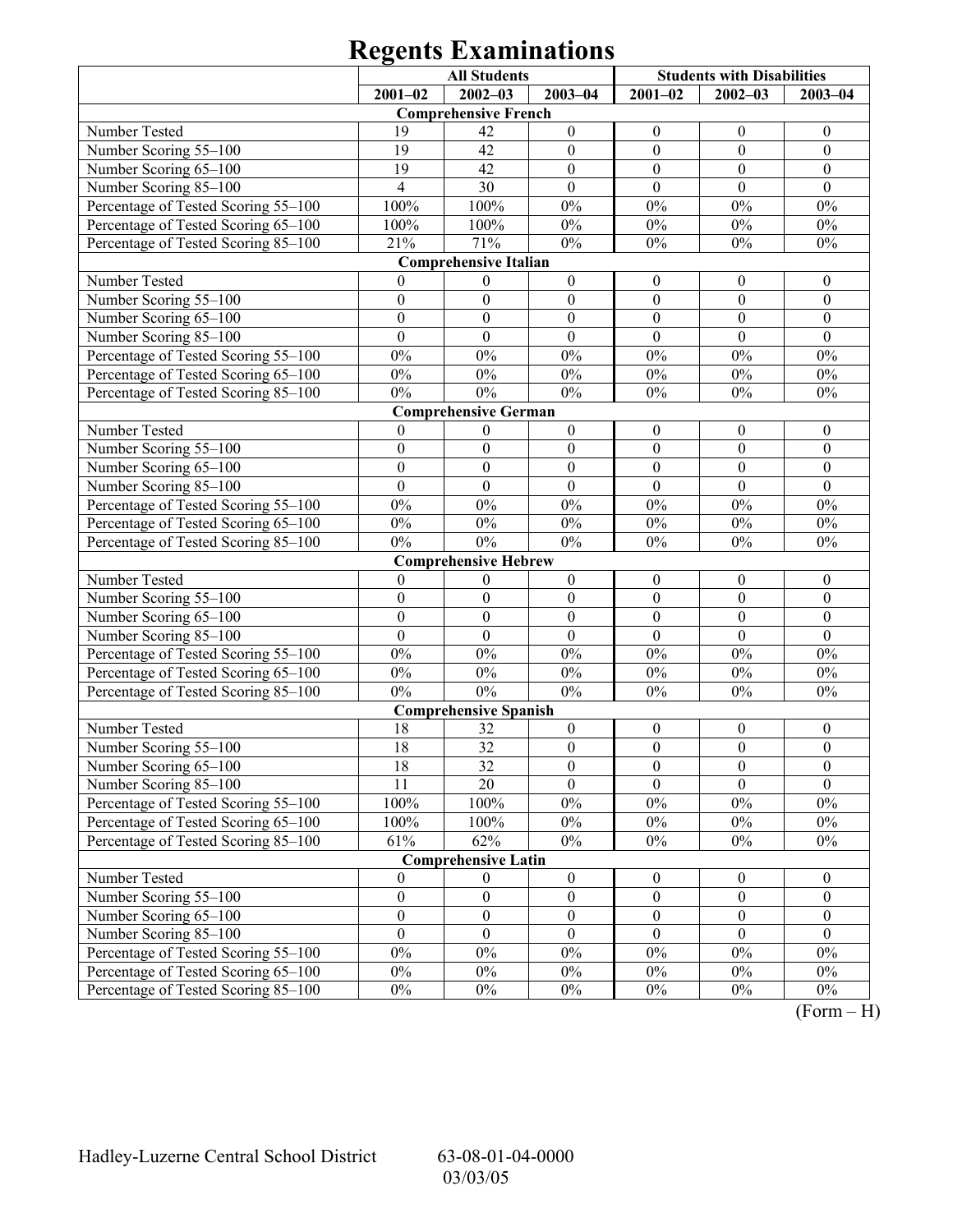|                                                                     | <b>All Students</b> |             |             | <b>Students with Disabilities</b> |             |             |  |
|---------------------------------------------------------------------|---------------------|-------------|-------------|-----------------------------------|-------------|-------------|--|
|                                                                     | $2001 - 02$         | $2002 - 03$ | $2003 - 04$ | $2001 - 02$                       | $2002 - 03$ | $2003 - 04$ |  |
| Sequential Mathematics, Course III (last administered January 2004) |                     |             |             |                                   |             |             |  |
| Number Tested                                                       | 47                  | 42          |             |                                   |             |             |  |
| Number Scoring 55–100                                               | 45                  | 40          | #           | $\mathbf{U}$                      |             |             |  |
| Number Scoring 65-100                                               | 43                  | 37          | #           |                                   |             |             |  |
| Number Scoring 85-100                                               | 26                  | 21          | #           | O                                 |             | U           |  |
| Percentage of Tested Scoring 55-100                                 | 96%                 | 95%         | #           | $0\%$                             | $0\%$       | $0\%$       |  |
| Percentage of Tested Scoring 65-100                                 | 91%                 | 88%         | #           | $0\%$                             | $0\%$       | $0\%$       |  |
| Percentage of Tested Scoring 85–100                                 | 55%                 | 50%         | #           | $0\%$                             | $0\%$       | $0\%$       |  |

# **Introduction to Occupations Examination**

|                                   | $2001 - 02$       |           |                   | $2002 - 03$                 | $2003 - 04$       |           |  |
|-----------------------------------|-------------------|-----------|-------------------|-----------------------------|-------------------|-----------|--|
|                                   | <b>No. Tested</b> | % Passing | <b>No. Tested</b> | % Passing                   | <b>No. Tested</b> | % Passing |  |
| General-Education Students        | 36                | 100%      | ں ر               | 77%                         |                   | 100%      |  |
| <b>Students with Disabilities</b> |                   | 80%       |                   | 100%                        |                   | $0\%$     |  |
|                                   |                   |           |                   | $\sim$ $\sim$ $\sim$ $\sim$ |                   |           |  |

District reports contain data for all students with disabilities enrolled in the district for the 2001–02 school year.

## **Elementary-Level Social Studies**

|                 |                                   | <b>Number</b><br><b>Tested</b> | % at Level 1 | $\%$ at Level 2 | % at Level 3 | % at Level 4 |
|-----------------|-----------------------------------|--------------------------------|--------------|-----------------|--------------|--------------|
|                 | <b>General-Education Students</b> | 69                             | 10%          | 3%              | 61%          | 16%          |
| <b>Nov 2003</b> | <b>Students with Disabilities</b> |                                | 40%          | $3\%$           | 47%          | $0\%$        |
|                 | All Students                      | 84                             | $5\%$        | 3%              | 58%          | 13%          |

## **Middle-Level Social Studies**

|                  |                                   | <b>Number</b><br><b>Tested</b> | $\%$ at Level 1 |     | $\%$ at Level 2 $\%$ at Level 3 | $%$ at Level 4 |
|------------------|-----------------------------------|--------------------------------|-----------------|-----|---------------------------------|----------------|
|                  | <b>General-Education Students</b> | 70                             | $0\%$           | 39% | 51%                             | 10%            |
| <b>June 2004</b> | <b>Students with Disabilities</b> | 10                             | 10%             | 70% | 20%                             | 0%             |
|                  | All Students                      | 82                             | $1\%$           | 43% | 48%                             | 9%             |

 $(Form - I)$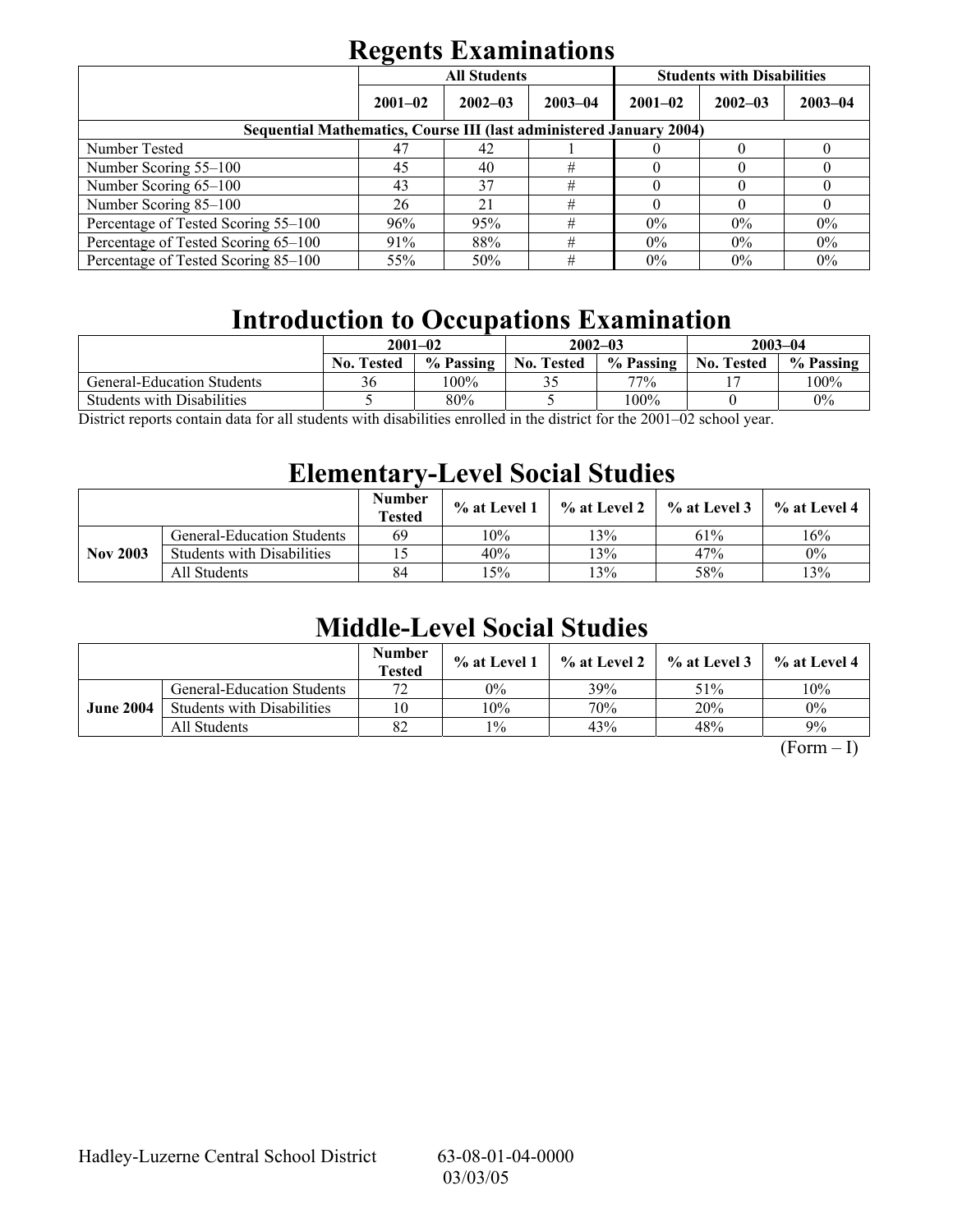## **New York State Alternate Assessments (NYSAA) 2003-04**

|                         | <b>Count of Students</b>                                                              |  |  |  |  |  |  |  |  |  |
|-------------------------|---------------------------------------------------------------------------------------|--|--|--|--|--|--|--|--|--|
| <b>Test</b>             | <b>Not Tested</b><br>Level 4<br><b>Tested</b><br>Level 2<br><b>Level 1</b><br>Level 3 |  |  |  |  |  |  |  |  |  |
| <b>Elementary Level</b> |                                                                                       |  |  |  |  |  |  |  |  |  |
| Social Studies          |                                                                                       |  |  |  |  |  |  |  |  |  |
| <b>Middle Level</b>     |                                                                                       |  |  |  |  |  |  |  |  |  |
| Social Studies          |                                                                                       |  |  |  |  |  |  |  |  |  |
| <b>Secondary Level</b>  |                                                                                       |  |  |  |  |  |  |  |  |  |
| English Language Arts   |                                                                                       |  |  |  |  |  |  |  |  |  |
| <b>Social Studies</b>   |                                                                                       |  |  |  |  |  |  |  |  |  |
| Mathematics             |                                                                                       |  |  |  |  |  |  |  |  |  |
| Science                 |                                                                                       |  |  |  |  |  |  |  |  |  |

## **2000 Cohort Performance on Regents Examinations after Four Years**

|                              |                                    | <b>General-Education Students</b>    | $\overline{\phantom{a}}$ |                                    | <b>Students with Disabilities</b>    |                | <b>All Students</b>                |                                     |                |
|------------------------------|------------------------------------|--------------------------------------|--------------------------|------------------------------------|--------------------------------------|----------------|------------------------------------|-------------------------------------|----------------|
|                              | Global<br><b>History</b><br>& Geo. | U.S.<br><b>History</b><br>$\&$ Gov't | <b>Science</b>           | Global<br><b>History</b><br>& Geo. | U.S.<br><b>History</b><br>$\&$ Gov't | <b>Science</b> | Global<br><b>History</b><br>& Geo. | U.S.<br><b>History</b><br>$&$ Gov't | <b>Science</b> |
| <b>Cohort Enrollment</b>     | -69                                | 69                                   | 69                       |                                    |                                      |                | 70                                 | 70                                  | 70             |
| Number Scoring 55–64         |                                    |                                      | #                        |                                    |                                      | #              |                                    |                                     |                |
| Number Scoring 65–84         |                                    |                                      | #                        | #                                  |                                      | #              | 54                                 | 25                                  | 39             |
| Number Scoring 85-100        |                                    |                                      | #                        | #                                  |                                      | #              | 14                                 | 40                                  | 29             |
| <b>Approved Alternatives</b> |                                    |                                      | #                        |                                    |                                      | #              |                                    |                                     |                |

 $(Form - J)$